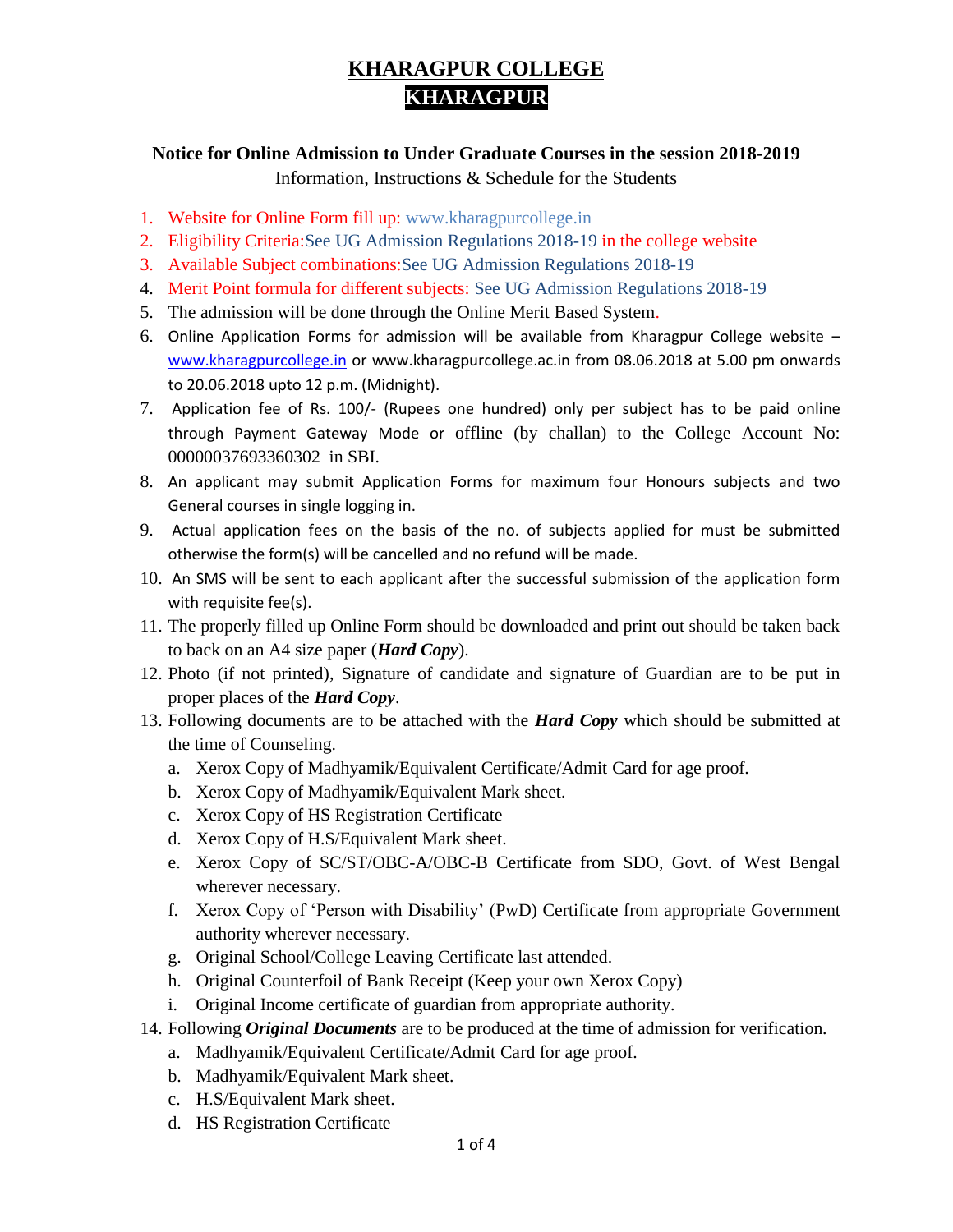- e. SC/ST/OBC-A/OBC-B Certificate from SDO, Govt. of West Bengal wherever necessary.
- f. PwD Certificate from Government authority wherever necessary.
- 15. Selected candidates must pay the Admission Fees on the day of counseling itself through online payment Gateway mode or offline (by challan) to the College Account No: 00000037693360302 in SBI and receipt must be submitted to the college office on the day of admission itself.

### **Admission Schedule BA, BSc & BCom Honours Courses**

| <b>Online form</b><br>fill up and<br>long merit<br>list             | Start of online submission of Application                         |                                | $08/06/18$ - 5.00 p.m.              |                                                                                                                                                                             |  |
|---------------------------------------------------------------------|-------------------------------------------------------------------|--------------------------------|-------------------------------------|-----------------------------------------------------------------------------------------------------------------------------------------------------------------------------|--|
|                                                                     | End of online submission of Application                           |                                | 20/06/18-12:00 midnight             |                                                                                                                                                                             |  |
|                                                                     | Publication of provisional long merit list                        |                                | 25/06/18; 7 p.m.                    |                                                                                                                                                                             |  |
|                                                                     | Receiving of objection and claims for<br>correction in merit list |                                | 26/06/18, 11 a.m. - 27/06/18, 4p.m. |                                                                                                                                                                             |  |
|                                                                     | Publication of final long merit list                              |                                | 28/06/18; 5 p.m.                    |                                                                                                                                                                             |  |
| Publication of merit list for $1st$ counselling: 28/06/18; 06.00 pm |                                                                   |                                |                                     |                                                                                                                                                                             |  |
| 1 <sup>st</sup><br>counselling<br>and<br>admission                  | Physics, Chemistry,<br>Mathematics Honours,<br><b>BCA</b>         | 29/06/18; 10.30am              |                                     | Candidates must enter the<br>counseling hall within 10.30 am                                                                                                                |  |
|                                                                     | Bengali, English Honours                                          | 30/06/18; 10.30am              |                                     | Candidates must enter the<br>counseling hall within 10.30 am                                                                                                                |  |
|                                                                     | Zoology, Botany, Geography,<br><b>Economics Honours</b>           | 02/07/2018; 10.30<br>am        |                                     | Candidates must enter the<br>counseling hall within 10.30 am                                                                                                                |  |
|                                                                     | Sanskrit Honours & B.Com.<br>Honours                              | 03/07/18;<br>12.00Noon         |                                     | <b>Candidates for Sanskrit Hons</b><br>must enter the counseling hall<br>within 10.30 A.M. and for<br>B.Com. Honours must enter the<br>counseling hall within 12.00<br>Noon |  |
|                                                                     | Hindi, History, Philosophy,<br>Pol Sc.Honours                     | 04/07/18; 10.30am              |                                     | Candidates must enter the<br>counseling hall within 10.30 am                                                                                                                |  |
| Notification for $2nd$ counseling (if required): 06/07/18; 04.00 pm |                                                                   |                                |                                     |                                                                                                                                                                             |  |
| 2 <sub>nd</sub><br>counselling<br>and<br>admission                  | All B.Sc. Honours subjects                                        | 07/07/18; 10.30am              |                                     | Candidates must enter the                                                                                                                                                   |  |
|                                                                     | All B.A. Honours subjects                                         | 09/07/18; 10.30am              |                                     | counseling hall within 10.30 am                                                                                                                                             |  |
|                                                                     | <b>B.Com. Accountancy Honours</b>                                 | 10/07/18; 12.00<br><b>Noon</b> |                                     | Candidates must enter the<br>counseling hall within 12.00<br>Noon                                                                                                           |  |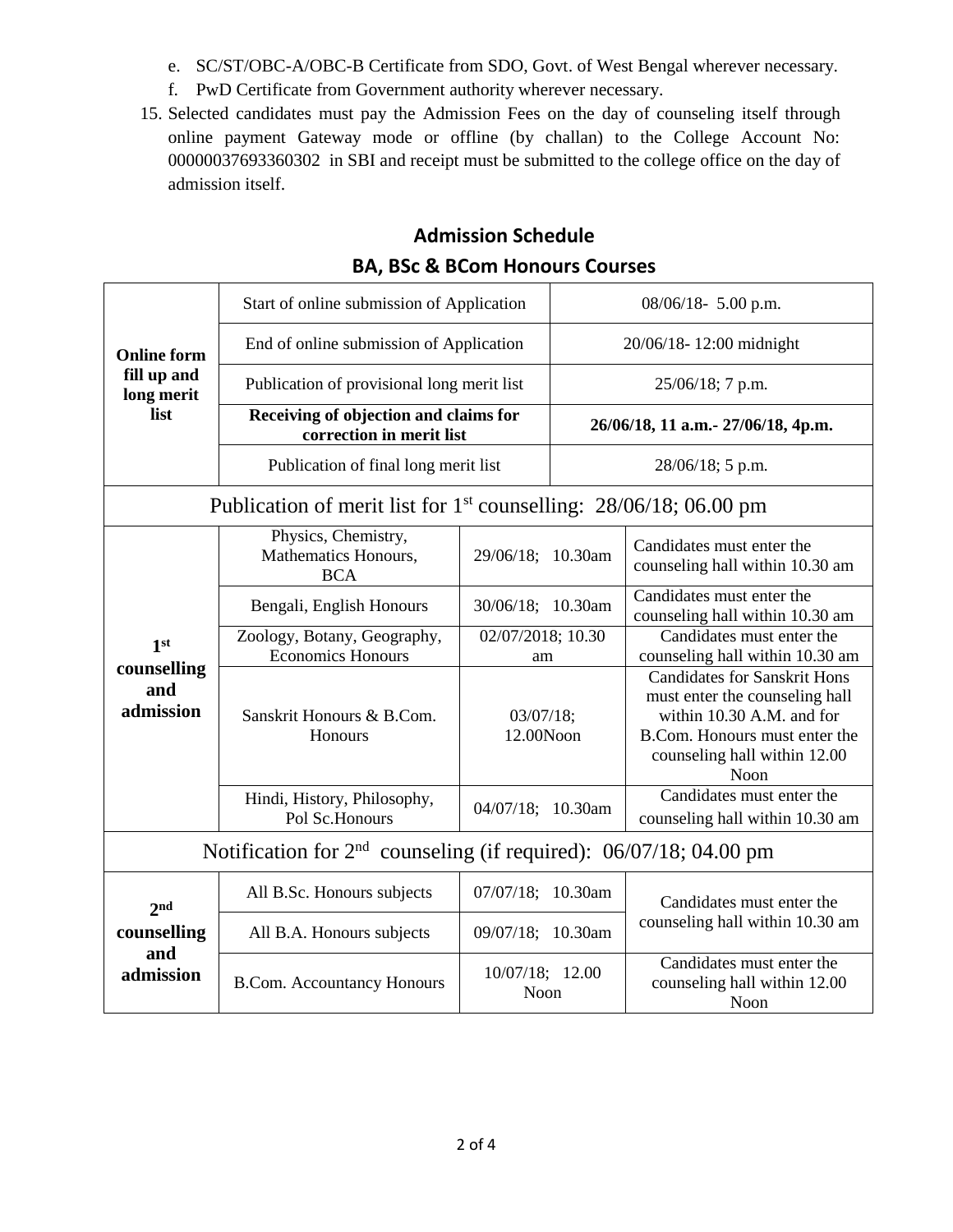# **Admission Schedule BSc General Courses (Day Shift)**

| <b>Online form</b><br>fill up and<br>long merit<br>list | Start of online submission of Application                     | $08/06/18$ - 5.00 p.m.              |                                                                        |  |  |
|---------------------------------------------------------|---------------------------------------------------------------|-------------------------------------|------------------------------------------------------------------------|--|--|
|                                                         | End of online submission of Application                       | 20/06/18-12:00 midnight             |                                                                        |  |  |
|                                                         | Publication of provisional long merit list                    | $25/06/18$ ; 7 p.m.                 |                                                                        |  |  |
|                                                         | Receiving of claims for correction in merit<br>list           | 26/06/18, 11 a.m. - 27/06/18, 4p.m. |                                                                        |  |  |
|                                                         | Publication of final long merit list                          | $28/06/18$ ; 5 p.m.                 |                                                                        |  |  |
| <b>B.Sc. General</b>                                    |                                                               |                                     |                                                                        |  |  |
| <b>Counselling</b><br>and<br>admission                  | 1 <sup>st</sup> counselling and admission of B.Sc.<br>General | 05/07/2018<br>10.30 a.m.            | <b>Candidates must</b><br>enter the counseling<br>hall within 10.30 am |  |  |

# **Admission Schedule BA General Courses (Morning Shift)**

| <b>Online form</b><br>fill up and<br>long merit<br>list | Start of onlinesubmission of Application               | $08/06/18$ - 5.00 p.m.                                                       |                                                                             |                                                                            |
|---------------------------------------------------------|--------------------------------------------------------|------------------------------------------------------------------------------|-----------------------------------------------------------------------------|----------------------------------------------------------------------------|
|                                                         | End of online submission of Application                | 20/06/18-12:00 midnight                                                      |                                                                             |                                                                            |
|                                                         | Publication of provisional long merit list             | $25/06/18$ ; 7 p.m.                                                          |                                                                             |                                                                            |
|                                                         | Receiving of claims for correction in<br>merit list    | 26/06/18, 11 a.m. - 27/06/18, 4p.m.                                          |                                                                             |                                                                            |
|                                                         | Publication of final long merit list                   | $28/06/18$ ; 5 p.m.                                                          |                                                                             |                                                                            |
|                                                         | Publication of merit list                              | $28/06/18$ ; 5 p.m.                                                          |                                                                             |                                                                            |
| 1 <sup>st</sup><br>counselling<br>and<br>admission      | Document Verification and admission<br>of B.A. General | 05/07/2018<br>08.30 a.m.<br>06/07/2018;<br>08.30am<br>07/07/2018;<br>08.30am | SI No. 01 to<br>200<br><b>SI No. 201</b><br>to 400<br>SI No. 401<br>onwards | <b>Candidates must</b><br>enter the<br>counselling hall<br>within 08:30 am |